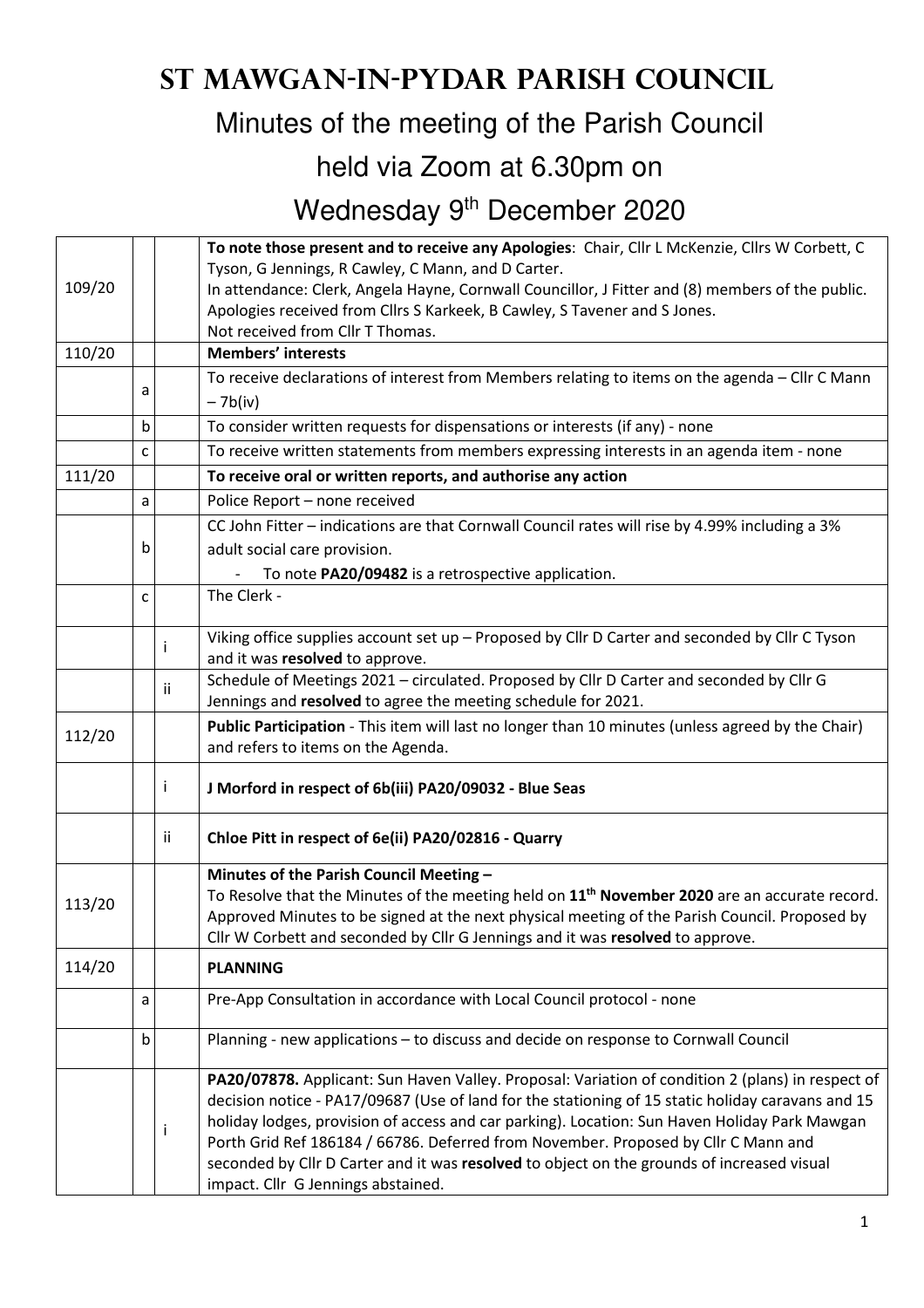|  |                                                                                              |      | PA20/07834. Applicant: Mr And Mrs T Chatten. Proposal: Proposed demolition of existing                  |  |  |
|--|----------------------------------------------------------------------------------------------|------|---------------------------------------------------------------------------------------------------------|--|--|
|  |                                                                                              | ii   | dwelling and construction of replacement dwelling to include detached garage. Location:                 |  |  |
|  |                                                                                              |      | Seaspray Mawgan Porth. Deferred from November. Proposed by Cllr W Corbett and seconded                  |  |  |
|  |                                                                                              |      | by Cllr C Mann and it was resolved no objection.                                                        |  |  |
|  | PA20/09032. Applicant Mrs H John. Proposal: Proposed garage with home office over. Location: |      |                                                                                                         |  |  |
|  |                                                                                              | iii  | Blue Seas Trenance Mawgan Porth TR8 4DD. Deferred from November. Proposed by Cllr W                     |  |  |
|  |                                                                                              |      | Corbett and seconded by Cllr C Tyson and it was resolved no objection.                                  |  |  |
|  |                                                                                              |      | PA20/09482. Applicant Mr Al Hoare CORSERV. Proposal: Siting of 15,000litre Diesel fuel tank             |  |  |
|  |                                                                                              |      | and 2,500 litre Adblu tank for bus fuelling with concrete hardstanding and associated surface           |  |  |
|  |                                                                                              | iv   | water drainage with oil separator. Location: Development Zone 1 Newquay Airport St Mawgan.              |  |  |
|  |                                                                                              |      | Deferred from November. A retrospective planning application as advised by Cornwall Cllr J              |  |  |
|  |                                                                                              |      | Fitter. Proposed by Cllr C Mann and seconded by Cllr R Cawley and it was resolved no objection.         |  |  |
|  |                                                                                              |      | PA20/09112. Applicant: Mr Nigel Curry. Proposal: Proposed garden room/study. Location: The              |  |  |
|  |                                                                                              | V    | Hideaway Trenance Mawgan Porth. Deferred from November. Proposed by Cllr W Corbett and                  |  |  |
|  |                                                                                              |      | seconded by Cllr G Jennings and it was resolved no objection.                                           |  |  |
|  |                                                                                              |      | PA20/08097. Applicant Dean Robson. Proposal: Retrospective change of use of land to domestic            |  |  |
|  |                                                                                              |      | curtilage by extending the red line boundary of the existing 'ranch' development to allow the           |  |  |
|  |                                                                                              | vi   | construction of a garage/office space and pool. Location: The Ranch Mawgan Porth. Deferred              |  |  |
|  |                                                                                              |      | from November. Proposed by Cllr C Mann and seconded by Cllr C Tyson and it was resolved in              |  |  |
|  |                                                                                              |      | the strongest possible terms to object in accordance with alleged breaches of Cornwall Local            |  |  |
|  |                                                                                              |      | Plan Policy 2, 7,12, and 23.                                                                            |  |  |
|  |                                                                                              |      | PA20/07675. Applicant: Mr Simon Jaquiss. Proposal: Extension of existing balcony. Location: 2           |  |  |
|  |                                                                                              | vii  | Mawgan Bay View Mawgan Porth Hill Mawgan Porth. Proposed by Cllr W Corbett and seconded                 |  |  |
|  |                                                                                              |      | by Cllr C Mann and it was resolved to place a holding objection to establish potential visual           |  |  |
|  |                                                                                              |      | impact to the neighbours of the development with the Local Planning Case Officer.                       |  |  |
|  |                                                                                              |      | PA20/09921. Applicant Mrs Tracey Abel. Proposal: First floor extension over existing flat roof          |  |  |
|  |                                                                                              | viii | with associated terrace. Location Samphire Trenance Mawgan Porth. Proposed by Cllr W Corbett            |  |  |
|  |                                                                                              |      | and seconded by Cllr G Jennings and it was resolved no objection.                                       |  |  |
|  |                                                                                              |      | PA20/09930. Applicant Mr & Mrs Harrington. Proposal: Proposed extension and internal                    |  |  |
|  |                                                                                              | ix   | alterations. Location: The Cottage Trevarrian Newquay Cornwall. Proposed by Cllr C Mann and             |  |  |
|  |                                                                                              |      | seconded by Cllr W Corbett and it was resolved to object due to the adverse effect on Goose<br>Cottage. |  |  |
|  |                                                                                              |      | PA20/10188. Applicant Mark Goddard. Proposal: Demolition of Existing Bungalow, New Build 4              |  |  |
|  |                                                                                              |      | Bedroom Split Level House. Location: Owls B3276 Between Trenance And Borough Boundary                   |  |  |
|  |                                                                                              | x    | Trenance Mawgan. Proposed by Cllr W Corbett and seconded by Cllr C Tyson and it was resolved            |  |  |
|  |                                                                                              |      | no objection.                                                                                           |  |  |
|  | с                                                                                            |      |                                                                                                         |  |  |
|  | To consider planning applications received before meeting                                    |      |                                                                                                         |  |  |
|  |                                                                                              |      | PA20/10039. Applicant Mr and Mrs T Greaves. Proposal: Certificate of Lawfulness for the                 |  |  |
|  |                                                                                              |      | continued use of land and caravan for holiday use Location Land South of Lower Lanherne Farm            |  |  |
|  |                                                                                              | Ť    | St Mawgan. Extension of time granted due to late notice of planning advice until after the              |  |  |
|  |                                                                                              |      | January meeting: Proposed by Cllr L McKenzie and seconded by Cllr D Carter and it was resolved          |  |  |
|  |                                                                                              |      | to defer until after the January meeting to allow proper scrutiny of documentation.                     |  |  |
|  | d                                                                                            |      | To note Advices and Decisions by Cornwall Council:                                                      |  |  |
|  |                                                                                              |      | PA19/01468 WITHDRAWN Applicant: Mr Steve Tavener. Proposal: Use of land for the stationing              |  |  |
|  |                                                                                              | Ť    | of 15 static holiday caravans and 15 holiday lodges, provision of access and car parking (re-           |  |  |
|  |                                                                                              |      | submission of Application No. PA17/09687). Location: Land East Of Sun Haven Valley Caravan              |  |  |
|  |                                                                                              |      | Park Mawgan Porth. Noted.                                                                               |  |  |
|  |                                                                                              |      | PA20/04894 APPROVED Applicant: Mary Mitchell. Proposal: Reserved Matters following Outline              |  |  |
|  |                                                                                              | ii.  | Approval PA18/09013 for access, appearance, landscaping, and scale. Location: Fair Rising               |  |  |
|  |                                                                                              |      | Trenance Mawgan Porth TR8 4DB. Noted.                                                                   |  |  |
|  |                                                                                              | iii  | PA20/08626 Decided not to make a TPO (TCA apps) Applicant: Mrs Eugenie Walker. Proposal:                |  |  |
|  |                                                                                              |      | Works to trees in a Conservation Area namely T1 & T1a - fell Ash trees with Ash Dieback; T2 - fell      |  |  |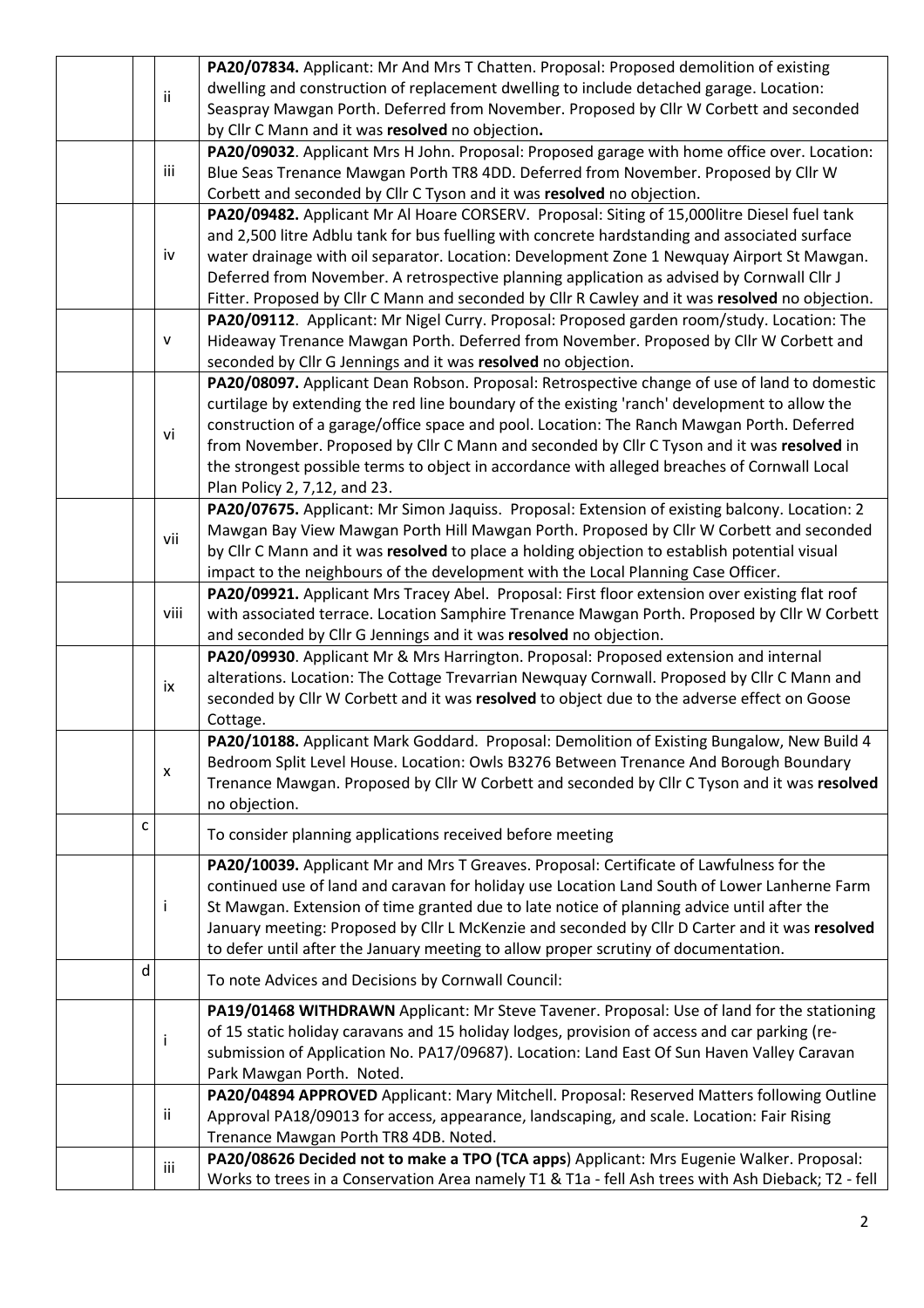|        |                                                             |      | Ash trees with Ash Dieback; T3 -fell dead tree (species unknown); T4 - fell diseased Oak; T5 - fell |  |  |  |  |
|--------|-------------------------------------------------------------|------|-----------------------------------------------------------------------------------------------------|--|--|--|--|
|        |                                                             |      | Ash tree with Ash Dieback; T6 - fell mature Ash tree with Ash Dieback. Location: St Josephs St      |  |  |  |  |
|        |                                                             |      | Mawgan TR8 4ES. Noted.                                                                              |  |  |  |  |
|        |                                                             |      | PA20/04678 Granted (CAADs, PIPs and LUs only) Applicant: Mr and Mrs N Lobb. Proposal:               |  |  |  |  |
|        |                                                             | iv   | Certificate of Lawfulness for the continued use of the Cabin and associated amenity/parking as a    |  |  |  |  |
|        |                                                             |      | domestic dwelling and its curtilage. Location: The Cabin Little Bre Pen Trevarrian TR8 4AF.         |  |  |  |  |
|        |                                                             |      | Noted.                                                                                              |  |  |  |  |
|        |                                                             | v    | PA20/05813 APPROVED Applicant: Mrs Angela Hayne. Proposal: Upgrade of Disabled WC and               |  |  |  |  |
|        |                                                             |      | new pitched roof over. Location: Public Conveniences Penpont St Mawgan. Noted.                      |  |  |  |  |
|        |                                                             | vi   | PA20/07075 APPROVED Applicant: Mr Ray Symons. Proposal: Proposed extension to dwelling.             |  |  |  |  |
|        | Location: Sandpipers 1 Gwel An Mor Mawgan Porth. Noted.     |      |                                                                                                     |  |  |  |  |
|        |                                                             |      | PA20/08465 APPROVED Applicant: Ms C Wills. Proposal: Proposed replacement pool house with           |  |  |  |  |
|        |                                                             | vii  | refurbishment of existing swimming pool and associated works. Location: Linden Lea Trevenna         |  |  |  |  |
|        |                                                             |      | Cross St Mawgan TR8 4HB. Noted.                                                                     |  |  |  |  |
|        |                                                             | viii | PA20/07009 APPROVED Applicant: Mark Hampson. Proposal: Replacement 16 UPVC windows to               |  |  |  |  |
|        |                                                             |      | the house. Location: Gweal Lanvean St Mawgan TR8 4EY. Noted.                                        |  |  |  |  |
|        |                                                             |      | PA20/02032/PREAPP Closed - advice given Applicant: Mr Paul Young-Jamieson. Proposal: Pre-           |  |  |  |  |
|        |                                                             | ix   | application advice for the erection of a single dwelling to be occupied by agricultural worker.     |  |  |  |  |
|        |                                                             |      | Location: Carnanton House Carnanton TR8 4ED. Noted.                                                 |  |  |  |  |
|        |                                                             |      | PA20/02606/PREAPP Closed - advice given Applicant: Mr Adam Balon. Proposal: Pre-application         |  |  |  |  |
|        |                                                             |      | advice for the recladding and extension of existing balcony structure to form a covered terrace     |  |  |  |  |
|        |                                                             | X    | area to the south of the house and addition of new covered entrance porch to the north. Some        |  |  |  |  |
|        |                                                             |      | adjustments to internal room layout and minor adjustments to fenestration with re-landscaping       |  |  |  |  |
|        |                                                             |      | of surrounding garden area. Location: Tanzarra Villa Tredragon Road Mawgan Porth. Noted.            |  |  |  |  |
|        |                                                             |      | PA20/09252 Decided not to make a TPO (TCA apps) Applicant: Mr Edward Stein. Proposal:               |  |  |  |  |
|        |                                                             | хi   | Application for tree works within a Conservation Area: Ash removal. This tree has become tall       |  |  |  |  |
|        |                                                             |      | and interfering with overhead cables. Location: St Johns St Mawgan TR8 4ES. Noted.                  |  |  |  |  |
|        | e                                                           |      |                                                                                                     |  |  |  |  |
|        |                                                             |      | 5 day-Protocol for Local Councils                                                                   |  |  |  |  |
|        |                                                             |      | Protocol Letter for PA20/03480 Mansel Cottage - deferred from November. Proposed by Cllr C          |  |  |  |  |
|        |                                                             |      | Mann and seconded by Cllr W Corbett and it was resolved no objection for the following reason:      |  |  |  |  |
|        |                                                             |      | Although the PC has always considered the permission approved in 2018 to be an                      |  |  |  |  |
|        |                                                             |      | overdevelopment of the site the amendments now proposed are not objected to subject to a            |  |  |  |  |
|        |                                                             |      | condition restricting the use of the store below the garage and a suitable landscaping condition    |  |  |  |  |
|        |                                                             |      | for the whole site.                                                                                 |  |  |  |  |
|        |                                                             |      | Protocol Letter for PA20/02816 Quarry - deferred from November. Proposed by Cllr C Mann             |  |  |  |  |
|        |                                                             | ii.  | and seconded by Cllr D Carter and it was resolved to object to the case officer's                   |  |  |  |  |
|        |                                                             |      | recommendation to approve and request the application is taken to planning committee.               |  |  |  |  |
|        | $\mathbf f$                                                 |      | To discuss planning enforcement issues - to refer any new issues and updates - if any               |  |  |  |  |
|        |                                                             |      | EN20/01574 - Alleged unauthorised access road. Land South East of Bre Pen Farm (known as the        |  |  |  |  |
|        |                                                             | j.   | Ranch), Mawgan Porth Hill, Mawgan Porth. Noted.                                                     |  |  |  |  |
|        |                                                             |      | WORKING GROUPS - to receive reports - circulated prior to the meeting, and agree any                |  |  |  |  |
| 115/20 |                                                             |      | necessary action and expenditure:                                                                   |  |  |  |  |
|        | a                                                           |      | Amenities-                                                                                          |  |  |  |  |
|        |                                                             |      |                                                                                                     |  |  |  |  |
|        |                                                             |      | St Mawgan toilets - to approve Reef Water Solutions Ltd renewal quote for water testing and         |  |  |  |  |
|        |                                                             |      | bacteriological control to assist in complying with the statutory obligations for the control of    |  |  |  |  |
| Ť      |                                                             |      | legionella bacteria in water systems, as outlined in the HSE's ACOP L8 and                          |  |  |  |  |
|        |                                                             |      | HSG274 Parts 1 to 3 inclusive, in the sum of £397.00 + vat. Proposed by Cllr C Mann and             |  |  |  |  |
|        | seconded by Cllr G Jennings and it was resolved to approve. |      |                                                                                                     |  |  |  |  |
|        |                                                             |      | Cornwall Cllr J Fitter left the meeting at this juncture                                            |  |  |  |  |
|        |                                                             |      |                                                                                                     |  |  |  |  |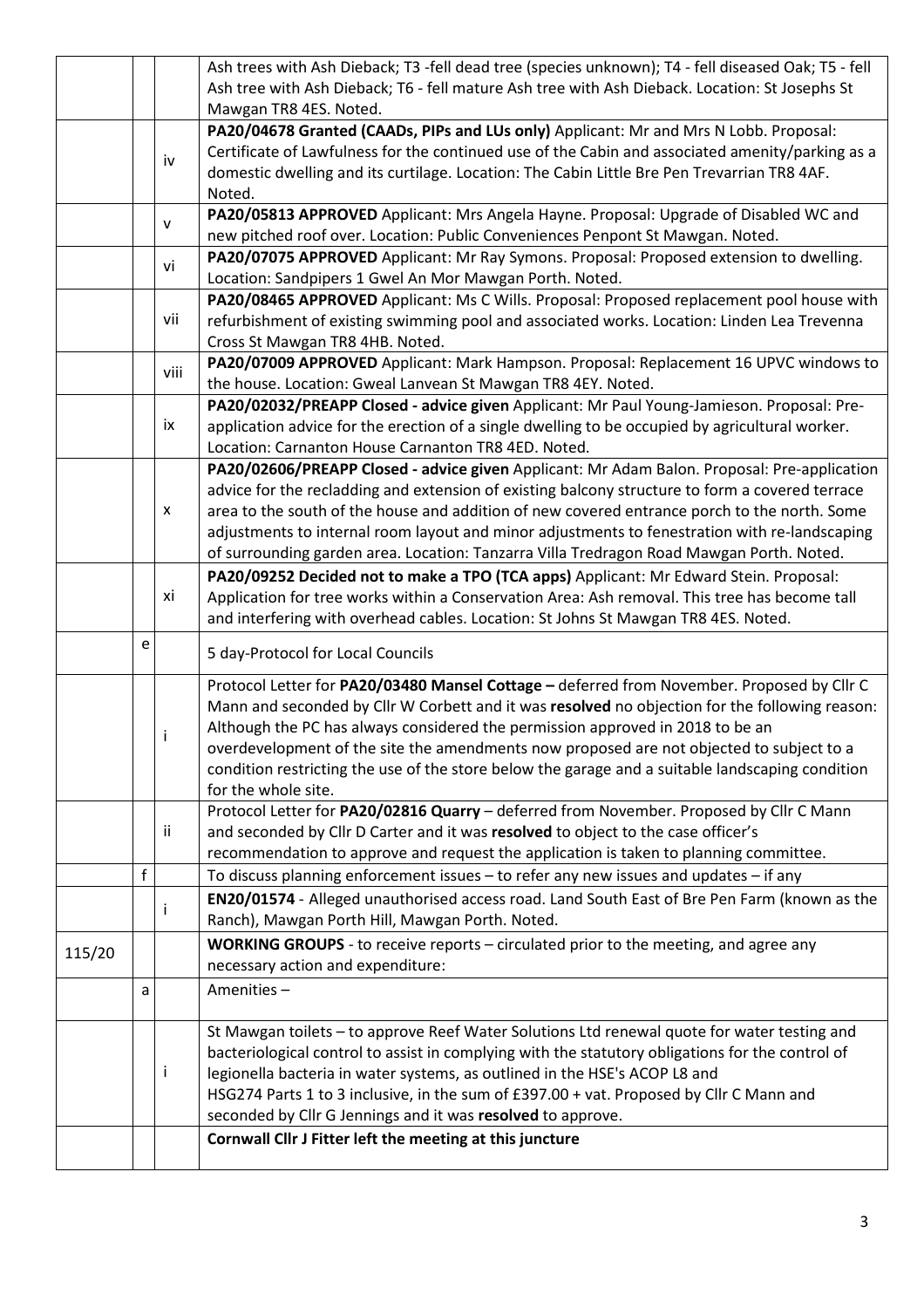|                      |                                                                                                | ii.                                                     | Burial Ground - Memorial Regulations and Fees review - circulated prior to meeting. Proposed                                                                                               |  |  |  |  |  |
|----------------------|------------------------------------------------------------------------------------------------|---------------------------------------------------------|--------------------------------------------------------------------------------------------------------------------------------------------------------------------------------------------|--|--|--|--|--|
|                      |                                                                                                |                                                         | by Cllr C Mann and seconded by Cllr G Jennings and it was resolved to approve an increase of 2%                                                                                            |  |  |  |  |  |
|                      |                                                                                                |                                                         | on all burial ground fees commencing January 2021.                                                                                                                                         |  |  |  |  |  |
|                      |                                                                                                | iii                                                     | Playing Field - to approve No Dogs Children's Playing Field Signs 4of @ 610x500mm in the sum                                                                                               |  |  |  |  |  |
|                      |                                                                                                |                                                         | of £151.00 + VAT. Proposed by Cllr L McKenzie and seconded by Cllr D Carter and it was resolved<br>to approve.                                                                             |  |  |  |  |  |
|                      | b<br>Transport and Rights of Way                                                               |                                                         |                                                                                                                                                                                            |  |  |  |  |  |
|                      | Local Maintenance Partnership (LMP) offer 2021/22 - to approve in the sum of £2074.66 plus an  |                                                         |                                                                                                                                                                                            |  |  |  |  |  |
|                      |                                                                                                | Ť                                                       | undertaking to 1no cut at the gold rate on 3no silver paths (30/1,30/2 and 25/1), claiming an                                                                                              |  |  |  |  |  |
|                      |                                                                                                |                                                         | additional sum of £266.30p from the LMP enhanced scheme. Proposed by Cllr D Carter and                                                                                                     |  |  |  |  |  |
|                      |                                                                                                | seconded by Cllr C Tyson and it was resolved to accept. |                                                                                                                                                                                            |  |  |  |  |  |
|                      |                                                                                                |                                                         | Town and Country Planning Act 1990, section 257 and paragraph 1 of schedule 14 The Cornwall                                                                                                |  |  |  |  |  |
|                      |                                                                                                | ii.                                                     | Council Public Footpaths No 42. (Part) and No. 44 (part)St Mawgan-in-Pydar 'Fair Rising'<br>Trenance Diversion Order 2020 - any representation about or objections to the order to be sent |  |  |  |  |  |
|                      |                                                                                                |                                                         | not later than 30 December 2020. Noted.                                                                                                                                                    |  |  |  |  |  |
|                      |                                                                                                |                                                         | Parking by Church Wall. Proposed by Cllr D Carter and seconded by Cllr C Tyson and it was                                                                                                  |  |  |  |  |  |
|                      |                                                                                                | iii                                                     | resolved that the clerk obtain prices for a sign to be placed on the church wall and report back                                                                                           |  |  |  |  |  |
| at the next meeting. |                                                                                                |                                                         |                                                                                                                                                                                            |  |  |  |  |  |
|                      |                                                                                                |                                                         | Cllr C Mann left the meeting at this juncture                                                                                                                                              |  |  |  |  |  |
|                      |                                                                                                | iv                                                      | Parking opposite Lanherne Cottage. Proposed by Cllr L McKenzie and seconded by Cllr D Carter                                                                                               |  |  |  |  |  |
|                      |                                                                                                |                                                         | and it was resolved that the Clerk contact Highways for advice.                                                                                                                            |  |  |  |  |  |
|                      |                                                                                                |                                                         | <b>Cllr C Mann returned to the meeting</b>                                                                                                                                                 |  |  |  |  |  |
|                      |                                                                                                | v                                                       | Dog poo deposited by stile and not bin - location footpath 409/8/1. Action. Clerk to alert<br>Maintenance Contractor.                                                                      |  |  |  |  |  |
|                      |                                                                                                |                                                         | Oak tree by playing field small gate-parishioner report received questioning the stability of the                                                                                          |  |  |  |  |  |
|                      |                                                                                                | vi                                                      | oak tree which the PC believes is on private land.                                                                                                                                         |  |  |  |  |  |
|                      | c                                                                                              |                                                         | Beach and Environment - nothing to report                                                                                                                                                  |  |  |  |  |  |
|                      | d                                                                                              |                                                         | Neighbourhood Plan - nothing to report                                                                                                                                                     |  |  |  |  |  |
|                      | e                                                                                              |                                                         | Cornwall Airport Newquay & Search and Rescue Helicopter - meeting scheduled for 15 <sup>th</sup><br>December                                                                               |  |  |  |  |  |
|                      | f                                                                                              |                                                         | St Mawgan Community Hall - nothing further to report                                                                                                                                       |  |  |  |  |  |
| 116/20               |                                                                                                |                                                         | <b>REPORTS FROM MEETINGS:</b>                                                                                                                                                              |  |  |  |  |  |
|                      |                                                                                                | j.                                                      | Cornwall Airport Newquay Consultative Forum - scheduled 17 <sup>th</sup> December                                                                                                          |  |  |  |  |  |
|                      |                                                                                                | ii.                                                     | Community Network Partnership - 10 <sup>th</sup> December meeting cancelled & rescheduled for January                                                                                      |  |  |  |  |  |
| 117/20               |                                                                                                |                                                         | To note and discuss (if appropriate) the correspondence received since the last meeting and                                                                                                |  |  |  |  |  |
|                      |                                                                                                |                                                         | any associated actions and expenditure:                                                                                                                                                    |  |  |  |  |  |
|                      |                                                                                                |                                                         | Graham Jelly - mobile signal. Item to be raised at Cornwall Airport Newquay Consultative Forum                                                                                             |  |  |  |  |  |
|                      |                                                                                                | Ť                                                       | and is being pursued by Cornwall Cllr J Fitter, also.                                                                                                                                      |  |  |  |  |  |
|                      |                                                                                                |                                                         | Footpath request - Trevarrian to Mawgan Porth. The Chair reported that it is not possible to                                                                                               |  |  |  |  |  |
|                      |                                                                                                |                                                         | provide a continuous "path" the whole way due to narrowing of the carriageway. The Clerk                                                                                                   |  |  |  |  |  |
|                      |                                                                                                | ii.                                                     | highlighted the number of linking PRoWs/alternate routes from Trenance to Mawgan Porth to                                                                                                  |  |  |  |  |  |
|                      | the coastal footpath. The footpath contractor had reported to the Clerk that 409/50/1 had been |                                                         |                                                                                                                                                                                            |  |  |  |  |  |
|                      | cut back recently by Highwinds and Bre-Pen Farm.                                               |                                                         |                                                                                                                                                                                            |  |  |  |  |  |
|                      |                                                                                                | iii                                                     | STANDARDS MATTER 2: PUBLIC CONSULTATION AND PUBLIC SECTOR SURVEYS. Proposed by Cllr                                                                                                        |  |  |  |  |  |
|                      |                                                                                                |                                                         | L McKenzie and seconded by Cllr D Carter and it was resolved to comment.                                                                                                                   |  |  |  |  |  |
| 118/20               |                                                                                                |                                                         | <b>FINANCE and LEGISLATION:</b>                                                                                                                                                            |  |  |  |  |  |